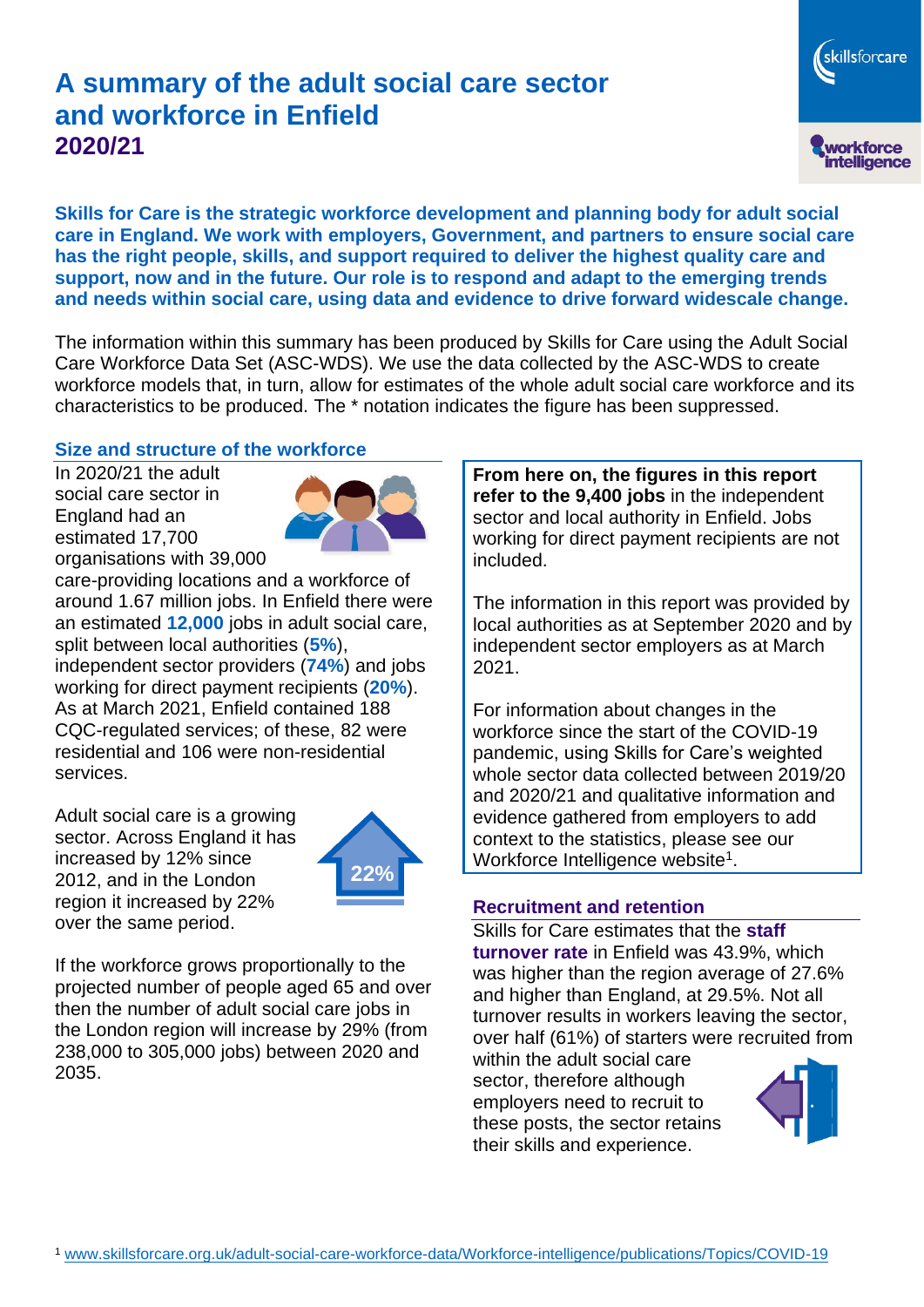Adult social care has an experienced 'core' of workers. Workers in Enfield had on average **8.3 years of experience in the sector** and 83% of the workforce had been working in the sector for at least three years.

Using both workforce intelligence evidence and our links with employers and stakeholders across England, we know that recruitment and retention is one of the largest issues faced by employers. We have many resources and tools available to help, for example the 'Values-based recruitment and retention toolkit'<sup>2</sup> and 'Seeing potential: widen your talent pool'. <sup>3</sup> For more information please visit: [www.skillsforcare.org.uk/recruitment-retention](http://www.skillsforcare.org.uk/recruitment-retention)

### **Employment information**

We estimate Enfield had **9,400** adult social care jobs employed in the local authority and independent sectors. These included 700 managerial roles, 375 regulated professionals, 7,300 direct care (including 6,400 care workers), and 1000 other-non-care proving roles.

The average number of **sickness days** taken in the last year in Enfield was 8.3, (8.5 in London and 9.5 across England). With an estimated directly employed workforce of 8,300, this would mean employers in Enfield lost approximately **69,000 days to sickness in 2020/21**. In England levels of staff sickness have nearly doubled over the course of the pandemic between 2019/20 and 2020/21, in total around 6 million extra days were lost to sickness than in the year before.

Around two fifths (41%) of the workforce in Enfield were on zero-hours contracts. Around a half (50%) of the workforce usually worked full-time hours and 50% were part-time.

# **Chart 1. Proportion of workers on zero hours contracts by area**

| England | 25% |     |
|---------|-----|-----|
| London  |     | 42% |
| Enfield |     | 41% |

### **Workforce demographics**

The majority (84%) of the workforce in Enfield were female, and the average age was 47.1 years old. Workers aged 24 and



under made up 4% of the workforce and workers aged over 55 represented 32%. Given this age profile approximately 3,000 people will be reaching retirement age in the next 10 years.

Nationality varied by region, in England 83% of the workforce identified as British, while in the London region this was 63%. An estimated 63% of the workforce in Enfield identified as British, 13% identified as of an EU nationality and 24% a non-EU nationality, therefore there was a higher reliance on non-EU than EU workers.

### **Pay**



Table 1 shows the full-time equivalent annual or hourly pay rate of selected job roles in Enfield (area), London (region) and England. All figures

represent the independent sector as at March 2021, except social workers which represent the local authority sector as at September 2020. At the time of analysis, the National Living Wage was £8.72.

#### **Table 1. Average pay rate of selected job roles by area**

|                                 | <b>England</b> | Region  | Area    |  |  |
|---------------------------------|----------------|---------|---------|--|--|
| Full-time equivalent annual pay |                |         |         |  |  |
| Social Worker <sup>t</sup>      | £37,100        | £44,500 | £41,400 |  |  |
| Registered nurse                | £33,600        | £34,700 | £33,500 |  |  |
| Hourly pay                      |                |         |         |  |  |
| National Living<br>Wage         | £8.72          | £8.72   | £8.72   |  |  |
| Senior care worker              | £10.00         | £10.43  | £9.83   |  |  |
| Care worker                     | £9.29          | £9.70   | £9.17   |  |  |
| Support and<br>outreach         | £9.53          | £10.19  | £9.23   |  |  |

†Local authority social workers only.

Please note that pay varies by sector, with local authority pay generally being higher than independent sector pay.